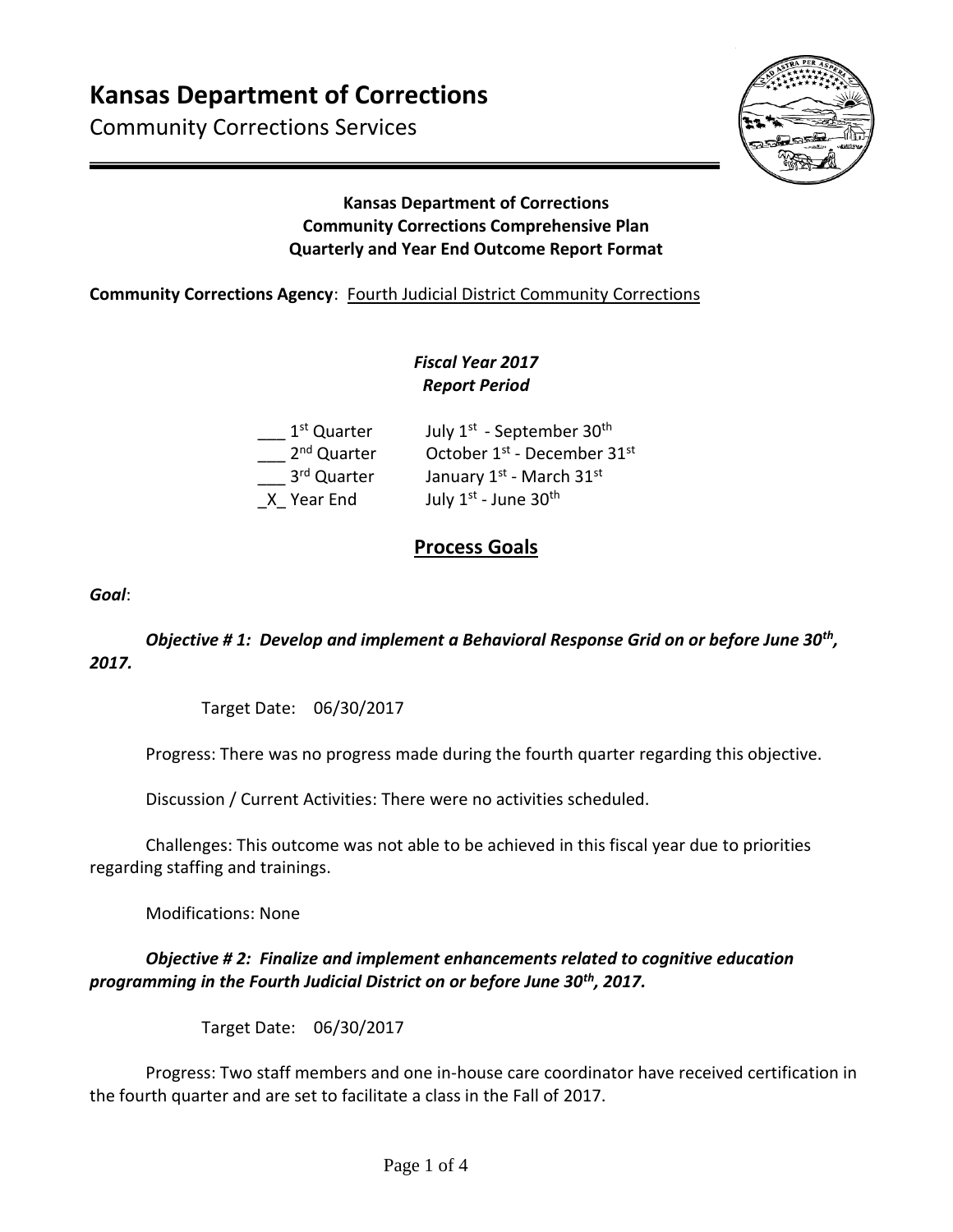Discussion / Current Activities: Staff have completed facilitator training in Thinking For a Change curriculum. Policy and procedure regarding referral process and cognitive training have been completed as of June 2017. Staff are submitting referrals for program.

Challenges: None Modifications: None

## **Outcome Goals**

*Goal*:

*Objective # 3*: *Agency staff shall obtain/maintain a quality assurance score of 3.5 or higher regarding their ability to incorporate motivational interviewing skills and techniques into their daily activities by June 30th, 2017.* 

Target Date: 06/30/2017

Progress: Staff were assessed in the fourth quarter yielding a 3.2 average regarding this objective. There was not a decline relative to  $2^{nd}$  quarter results.

| Target | <sup>1st</sup> Quarter | 2 <sup>nd</sup> Quarter | 3 <sup>rd</sup> Quarter | Year End |
|--------|------------------------|-------------------------|-------------------------|----------|
| כ.כ    | NA                     |                         | NA                      | ے . ۔    |

Discussion / Current Activities: Staff was assessment through the MITI for MI followed with coaching session by a trained supervisor. Staff were assessed in the 2<sup>nd</sup> and the 4<sup>th</sup> quarter with an average score of 3.2.

Challenges: Three of the six staff members assessed have all been hired within the last year therefore baselines were assessed.

Modifications: Staff members have monthly meetings with a supervisor where they are able to discuss methods of motivational interviewing techniques.

*Objective #4: Agency staff shall obtain/maintain a quality assurance score of 90% or higher regarding their ability to administer the LSI-R on or before June 30th, 2017. (individual and group format)* 

Target Date: 06/30/2017

Progress: Success rate was achieved during the 4<sup>th</sup> quarter with a staff average of 98%.

| Target | 1 <sup>st</sup> Quarter | 2 <sup>nd</sup> Quarter | 3rd Quarter | Year End |
|--------|-------------------------|-------------------------|-------------|----------|
| 90%    | NA                      | 98%                     | NА          | 98%      |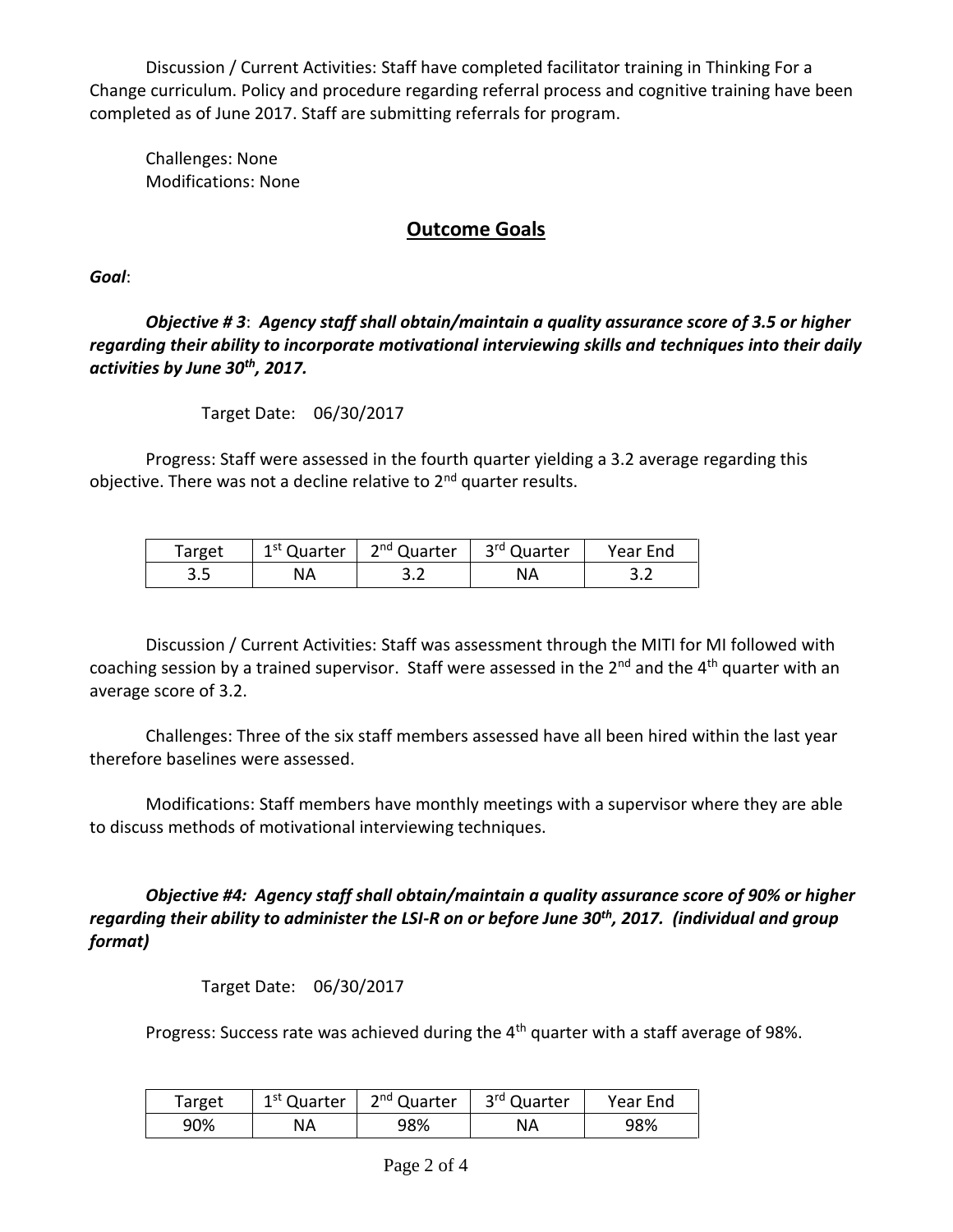Discussion / Current Activities: Staff participated in a group LSIR and scoring.

Challenges: None

Modifications: None

#### *Objective #5: Agency staff shall obtain/maintain a quality assurance score of 3.6 or higher regarding their ability to accurately develop offender case plans on or before June 30th, 2017. (individual and group format)*

Target Date: 06/30/2017

Progress: Quality Assurance measures were completed in the fourth quarter regarding this objective with a score of 3.6. (Group Training)

| Target | 1 <sup>st</sup> Quarter | 2 <sup>nd</sup> Quarter | 3 <sup>rd</sup> Quarter | Year End |
|--------|-------------------------|-------------------------|-------------------------|----------|
| 3.6    | 2.66                    | 3.6                     | 2.78                    | 3.16     |

Discussion / Current Activities: Agency supervisor completed case plan review after the group LSIR QA for this month. Staff was provided a copy of what a good case plan should incorporate along with documentation.

Challenges: Three new staff members have been hired since December 2016.

Modifications: None

#### *Objective #6: Agency staff shall obtain/maintain a quality assurance score of 90% or higher regarding case file maintenance scores on or before June 30th, 2017.*

Target Date: 06/30/2017

Progress: Quality Assurance measures were completed in the fourth quarter regarding this objective with a score of 77% for staff average.

| Target | 1 <sup>st</sup> Quarter | 2 <sup>nd</sup> Quarter | 3 <sup>rd</sup> Quarter | Year End |
|--------|-------------------------|-------------------------|-------------------------|----------|
| 90%    | NA                      | ΝA                      | '0%                     | 73.5%    |

Discussion / Current Activities: Randomly selected files received an audit per assigned officer.